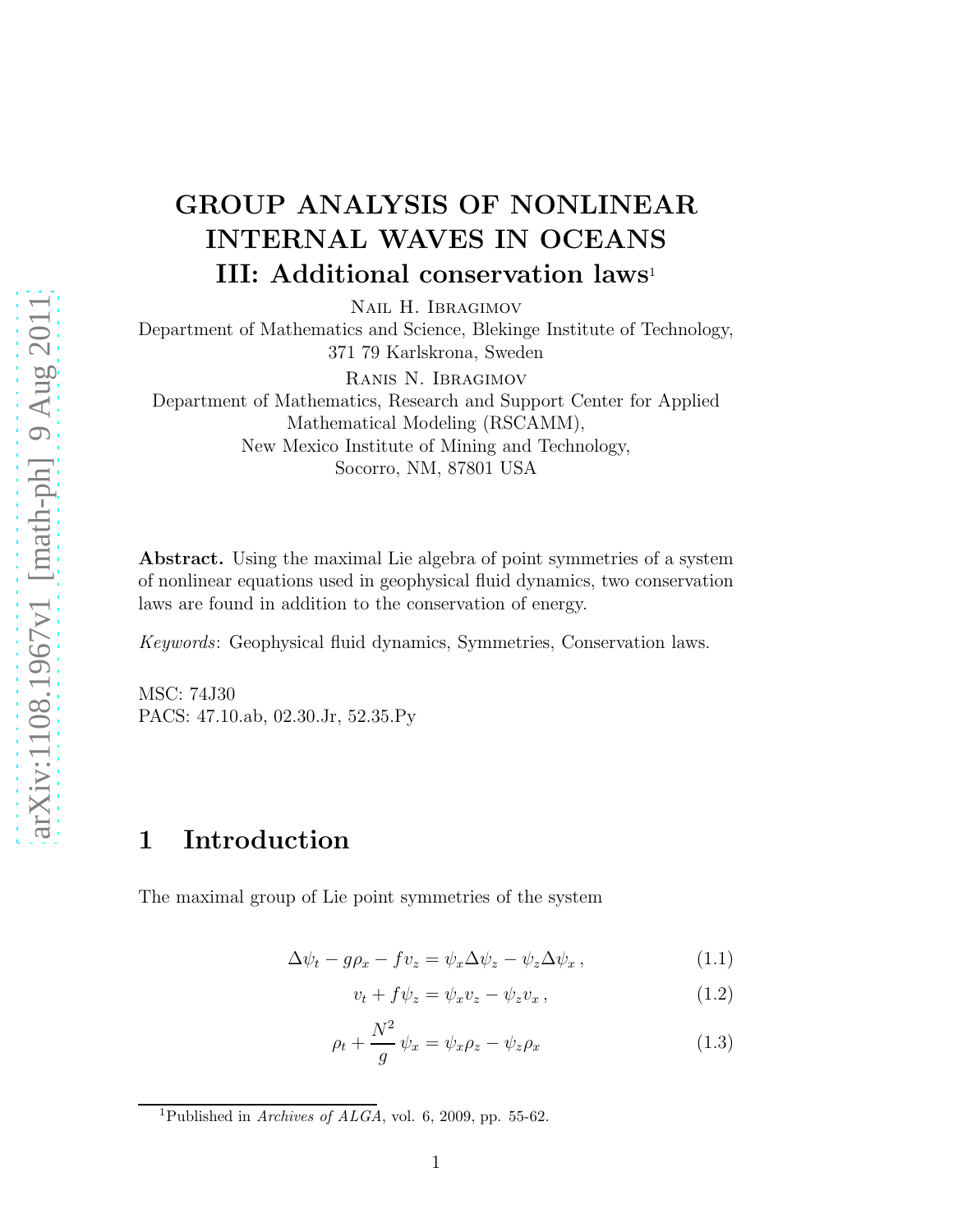has been presented in [1]. It is generated by the infinite-dimensional Lie algebra spanned by the following operators:

$$
X_1 = \frac{\partial}{\partial v}, \quad X_2 = \frac{\partial}{\partial \rho}, \quad X_3 = a(t)\frac{\partial}{\partial \psi}, \quad X_4 = \frac{\partial}{\partial t},
$$
  
\n
$$
X_5 = b(t) \left[ \frac{\partial}{\partial x} - f \frac{\partial}{\partial v} \right] + b'(t)z \frac{\partial}{\partial \psi},
$$
  
\n
$$
X_6 = c(t) \left[ \frac{\partial}{\partial z} + \frac{N^2}{g} \frac{\partial}{\partial \rho} \right] - c'(t)x \frac{\partial}{\partial \psi},
$$
  
\n
$$
X_7 = x\frac{\partial}{\partial x} + z\frac{\partial}{\partial z} + v\frac{\partial}{\partial v} + \rho \frac{\partial}{\partial \rho} + 2\psi \frac{\partial}{\partial \psi},
$$
  
\n
$$
X_8 = t\frac{\partial}{\partial t} + 2x\frac{\partial}{\partial x} + 2z\frac{\partial}{\partial z} + 3\psi \frac{\partial}{\partial \psi} - 2fx\frac{\partial}{\partial v} + 2\frac{N^2}{g}z\frac{\partial}{\partial \rho},
$$
  
\n
$$
X_9 = z\frac{\partial}{\partial x} - x\frac{\partial}{\partial z} - \frac{1}{f}[g\rho + (f^2 - N^2)z] \frac{\partial}{\partial v} + \frac{1}{g}[fv + (f^2 - N^2)x] \frac{\partial}{\partial \rho}.
$$

### 2 Conservation law provided by semi-dilation

Consider the operator  $X_8$  from (1.4),

$$
X_8 = t\frac{\partial}{\partial t} + 2x\frac{\partial}{\partial x} + 2z\frac{\partial}{\partial z} + 3\psi\frac{\partial}{\partial \psi} - 2fx\frac{\partial}{\partial v} + 2\frac{N^2}{g}z\frac{\partial}{\partial \rho}
$$
(2.1)

It generates the following one-parameter transformation group with the parameter  $\varepsilon$  :

$$
\bar{t} = te^{\varepsilon}, \quad \bar{x} = xe^{2\varepsilon}, \quad \bar{z} = ze^{2\varepsilon}, \quad \bar{\psi} = \psi e^{3\varepsilon},
$$

$$
\bar{v} = v + fx \left(1 - e^{2\varepsilon}\right), \quad \bar{\rho} = \rho - \frac{N^2}{g} \left(1 - e^{2\varepsilon}\right). \tag{2.2}
$$

Since some of variables, namely  $t, x, z$  and  $\psi$  are subjected to dilations while two other variables transform otherwise, we call  $(2.2)$  the semi-dilation group. Let us construct the conserved vector provided by this group.

#### 2.1 Computation of the conservation law density

We will use the following formula for computing the density of conservation laws (see Eq. (3.23) in [2])

$$
C^{1} = -v W^{1} - \frac{g^{2}}{N^{2}} \rho W^{2} - \psi_{x} D_{x}(W^{3}) - \psi_{z} D_{z}(W^{3}), \qquad (2.3)
$$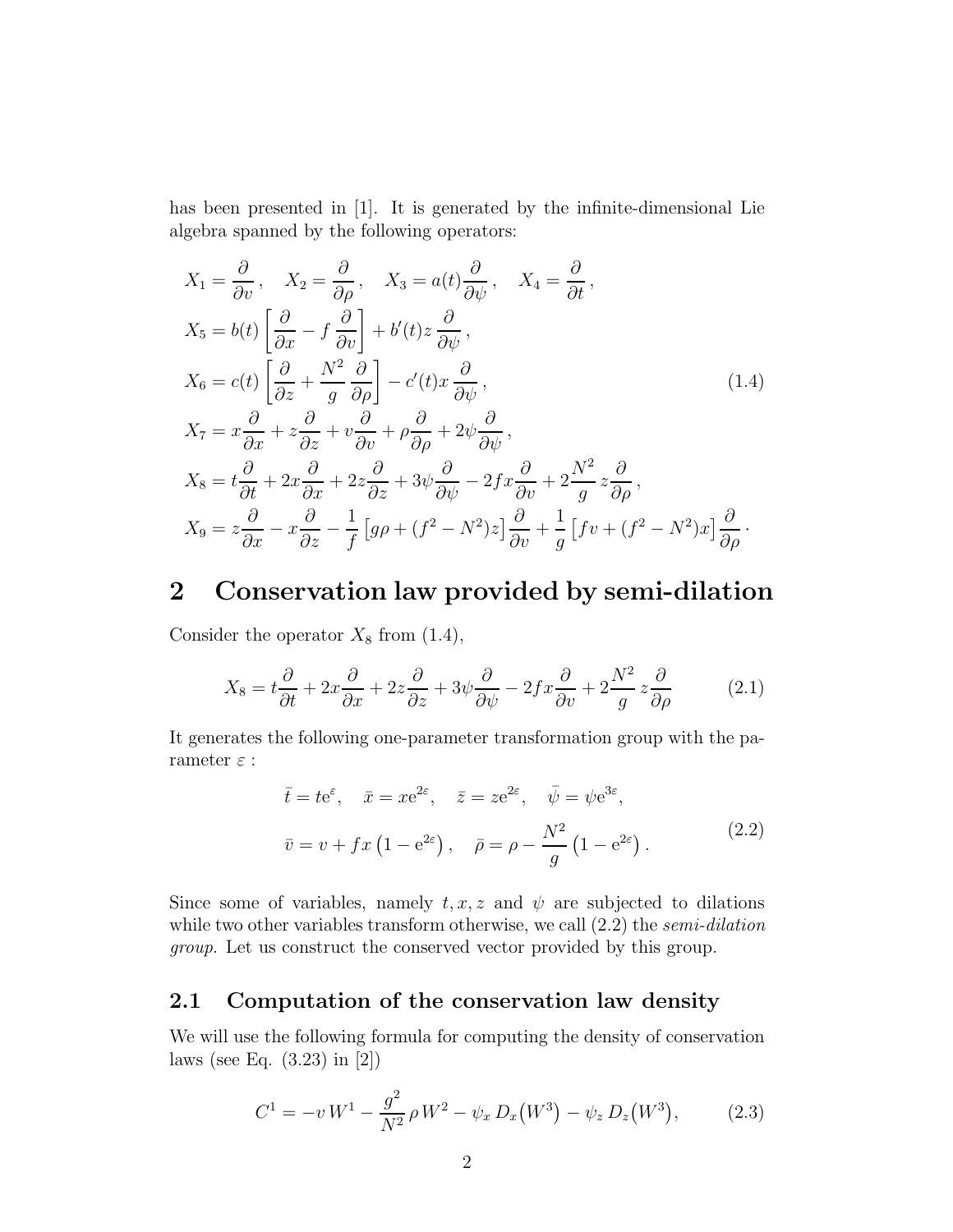where (see Eq.  $(3.16)$  in  $|2|$ )

$$
W^{\alpha} = \eta^{\alpha} - \xi^{j} u_{j}^{\alpha}, \quad \alpha = 1, 2, 3. \tag{2.4}
$$

These formulas are written using the notation t, x, z, v,  $\rho$ ,  $\psi$ .

In the case of the operator  $(2.1)$  the quantities  $(2.4)$  are written:

$$
W^{1} = -2fx - tv_{t} - 2xv_{x} - 2zv_{z},
$$
  
\n
$$
W^{2} = 2\frac{N^{2}}{g}z - t\rho_{t} - 2x\rho_{x} - 2z\rho_{z},
$$
  
\n
$$
W^{3} = 3\psi - t\psi_{t} - 2x\psi_{x} - 2z\psi_{z}.
$$
\n(2.5)

Substituting (2.5) in (2.4) we obtain upon simple calculations:

$$
C^{1} = 2(fxv - gz\rho) - |\nabla\psi|^{2} + (xD_{x} + zD_{z})\left(v^{2} + \frac{g^{2}}{N^{2}}\rho^{2}\right)
$$
(2.6)  
+ 
$$
(xD_{x} + zD_{z})\left(|\nabla\psi|^{2}\right) + t\left[vv_{t} + \frac{g^{2}}{N^{2}}\rho\rho_{t} + \psi_{x}\psi_{xt} + \psi_{z}\psi_{zt}\right].
$$

We can drop the last term in (2.6) because it can be written in the divergent form upon elimination of  $v_t$ ,  $\rho_4$  and  $\psi_t$  by using Eqs. (1.1)-(1.3). Indeed, it is shown in [2], Section 4.6, that the expression in the square brackets (cf. Eq.  $(4.11)$  in  $[2]$ ) evaluated on the solutions of Eqs.  $(1.1)-(1.3)$  has the divergent form. Multiplication by  $t$  does not violate this property. Then we use the identities

$$
(xD_x + zD_z) (v^2 + \frac{g^2}{N^2} \rho^2) = -2(v^2 + \frac{g^2}{N^2} \rho^2) + D_x \Big[ x (v^2 + \frac{g^2}{N^2} \rho^2) \Big] + D_z \Big[ z (v^2 + \frac{g^2}{N^2} \rho^2) \Big],
$$
  

$$
(xD_x + zD_z) (|\nabla \psi|^2) = -2\psi|^2 + D_x [x (|\nabla \psi|^2)] + D_z [z (|\nabla \psi|^2)],
$$

drop the divergent type terms and obtain the following conserved density:

$$
C^{1} = 2\left(fxv - gz\rho - \frac{1}{2}|\nabla\psi|^{2}\right) - 2\left(v^{2} + \frac{g^{2}}{N^{2}}\rho^{2} + |\nabla\psi|^{2}\right).
$$
 (2.7)

Finally we note that the last term in (2.7) is the energy density (see Eq. (4.17) in [2]). Therefore we eliminate it and conclude that the invariance under the semi-dilation with the generator  $(2.1)$  provides the conservation law with the density

$$
P = f x v - g z \rho - \frac{1}{2} |\nabla \psi|^2.
$$
 (2.8)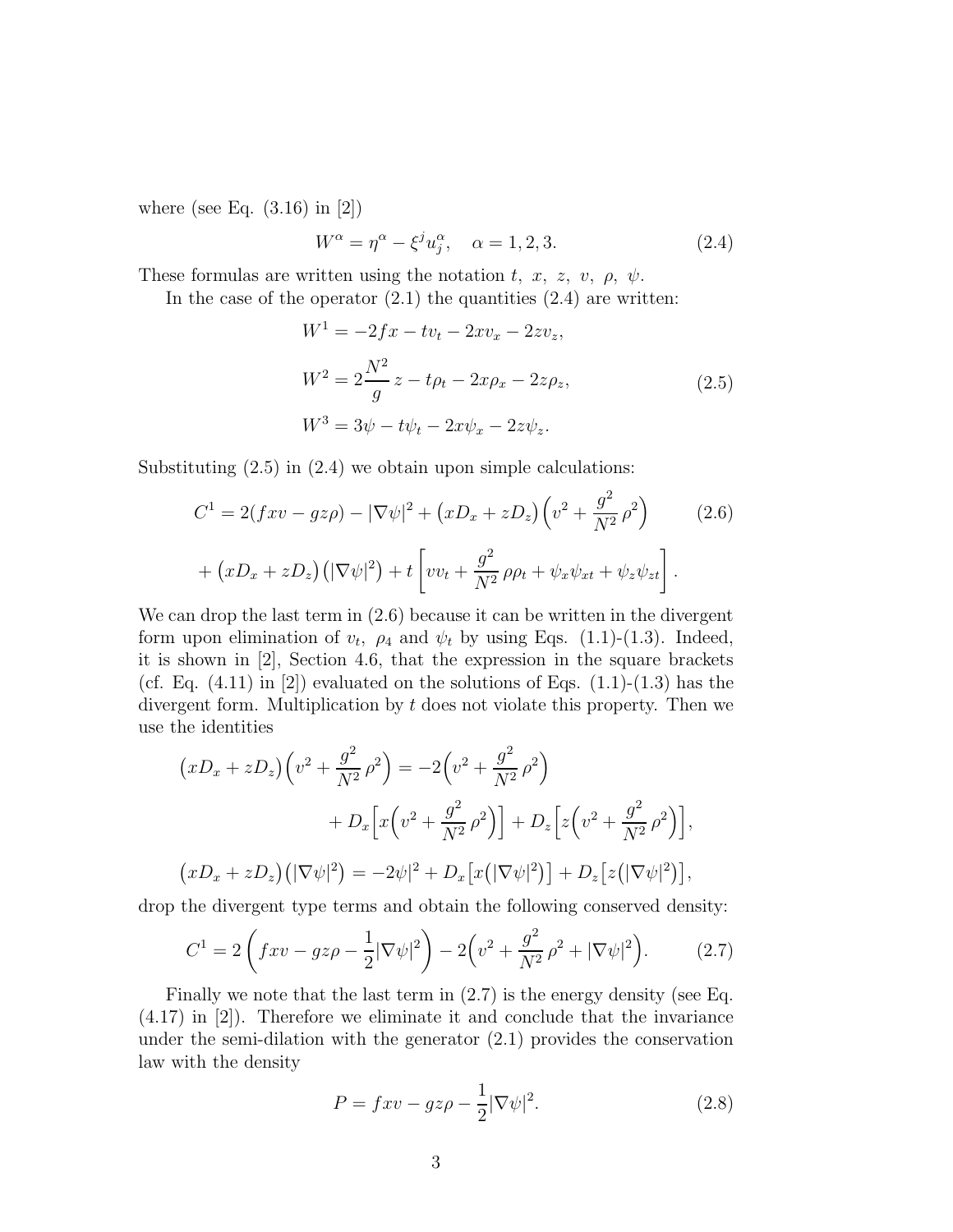#### 2.2 Conserved vector

Let us find the components  $C^2$ ,  $C^3$  of the conserved vector with the density (2.8). We will apply the procedure used in [2], Section 4.7. We have:

$$
D_t(P) = fxv_t - gz\rho_t - (\psi_x\psi_{xt} + \psi_z\psi_{zt}).
$$

Using Eqs.  $(1.1)-(1.3)$ , we obtain:

$$
D_t(P)\Big|_{(1.1)-(1.3)} = -f^2x\psi_z + fx\psi_xv_z - fx\psi_zv_x + N^2z\psi_x
$$
  

$$
-gz\psi_x\rho_z + gz\psi_z\rho_x - D_x(\psi\psi_{xt}) - D_z(\psi\psi_{zt}) + \psi\Delta\psi_t.
$$

One can rewrite this equation, using Eq. (4.23) from [2], in the following form:

$$
D_t(P)\Big|_{(1.1)-(1.3)} = D_x(N^2z\psi + fx\psi v_z - gz\psi \rho_z - \psi \psi_{xt} + \frac{1}{2}\psi^2 \Delta \psi_z) - D_z(f^2x\psi + fx\psi v_x - gz\psi \rho_x + \psi \psi_{zt} + \frac{1}{2}\psi^2 \Delta \psi_x).
$$

Thus, the generator (2.1) provides the conservation law

$$
D_t(P) + D_x(C^2) + D_z(C^3 = 0
$$

with the density  $P$  given by  $(2.8)$  and the flux given by the equations

$$
C^2 = -N^2 z\psi - fx\psi v_z + gz\psi \rho_z + \psi \psi_{xt} - \frac{1}{2} \psi^2 \Delta \psi_z,
$$
  

$$
C^3 = f^2 x\psi + fx\psi v_x - gz\psi \rho_x + \psi \psi_{zt} + \frac{1}{2} \psi^2 \Delta \psi_x.
$$

#### 2.3 Conserved density  $P$  of the generalized invariant solution

If we substitute in  $(2.8)$  the generalized invariant solution  $(5.28)$ - $(5.30)$  from our paper [2],

$$
\psi = A(\lambda)\cos(\omega t) + B(\lambda)\sin(\omega t),
$$
  

$$
v = \frac{fm}{\omega} [B'(\lambda)\cos(\omega t) - A'(\lambda)\sin(\omega t)],
$$
  

$$
\rho = \frac{kN^2}{g\omega} [B'(\lambda)\cos(\omega t) - A'(\lambda)\sin(\omega t)],
$$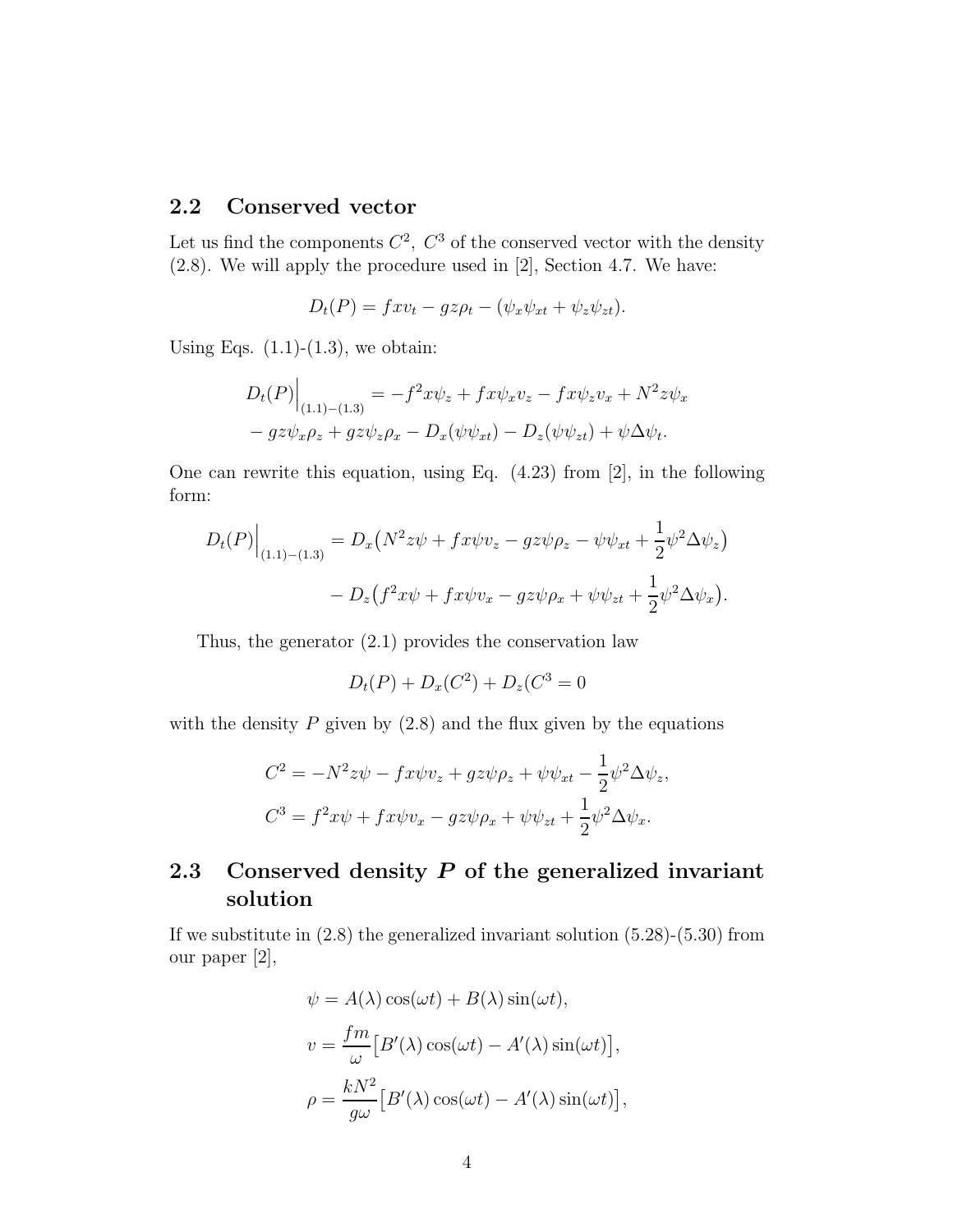we obtain:

$$
P = \frac{1}{\omega} (f^2 m x - N^2 k z) [B'(\lambda) \cos(\omega t) - A'(\lambda) \sin(\omega t)]
$$

$$
- \frac{k^2 + m^2}{2} [A'(\lambda) \cos(\omega t) + B'(\lambda) \sin(\omega t)]^2.
$$

## 3 Conservation law provided by the rotation

Taking the rotation generator  $X_9$  from (1.4) and proceedings as in Section 2 we obtain the following conserved density:

$$
Q = v\rho + fx\rho - \frac{N^2}{g} zv.
$$
\n(3.1)

Writing Eqs. (1.1)-(1.3) by using the Jacobians  $J(\psi, v) = \psi_x v_z - \psi_z v_x$ , etc., we have:

$$
D_t(Q)\Big|_{(1.1)-(1.3)} = v \left[ J(\psi, \rho) - \frac{N^2}{g} \psi_x \right] + \rho \left[ J(\psi, v) - f\psi_z \right] \tag{3.2}
$$

$$
+ fx \left[ J(\psi, \rho) - \frac{N^2}{g} \psi_x \right] - \frac{N^2}{g} z \left[ J(\psi, v) - f\psi_z \right].
$$

The reckoning shows that

$$
vJ(\psi, \rho) + \rho J(\psi, v) = D_z(v\rho \psi_x) - D_x(v\rho \psi_z),
$$
  
\n
$$
xJ(\psi, \rho) - \rho \psi_z = D_z(x\rho \psi_x) - D_x(x\rho \psi_z),
$$
  
\n
$$
zJ(\psi, v) + v\psi_x = D_x(zv\psi_z) - D_z(zv\psi_x),
$$
  
\n
$$
z\psi_z - x\psi_x = D_z(z\psi) - D_x(x\psi).
$$

Substituting these expressions in Eq. (3.2) we conclude that the rotation generator  $X_9$  provides the conservation law

$$
D_t(Q) + D_x(C^2) + D_z(C^3 = 0
$$

with the density  $P$  given by  $(3.1)$  and the flux given by the equations

$$
C^{2} = \left[ v\rho + fx\rho - \frac{N^{2}}{g} zv \right] \psi_{z} + \frac{N^{2}}{g} fz\psi,
$$
  

$$
C^{3} = \left[ \frac{N^{2}}{g} zv - v\rho - fx\rho \right] \psi_{x} - \frac{N^{2}}{g} fx\psi.
$$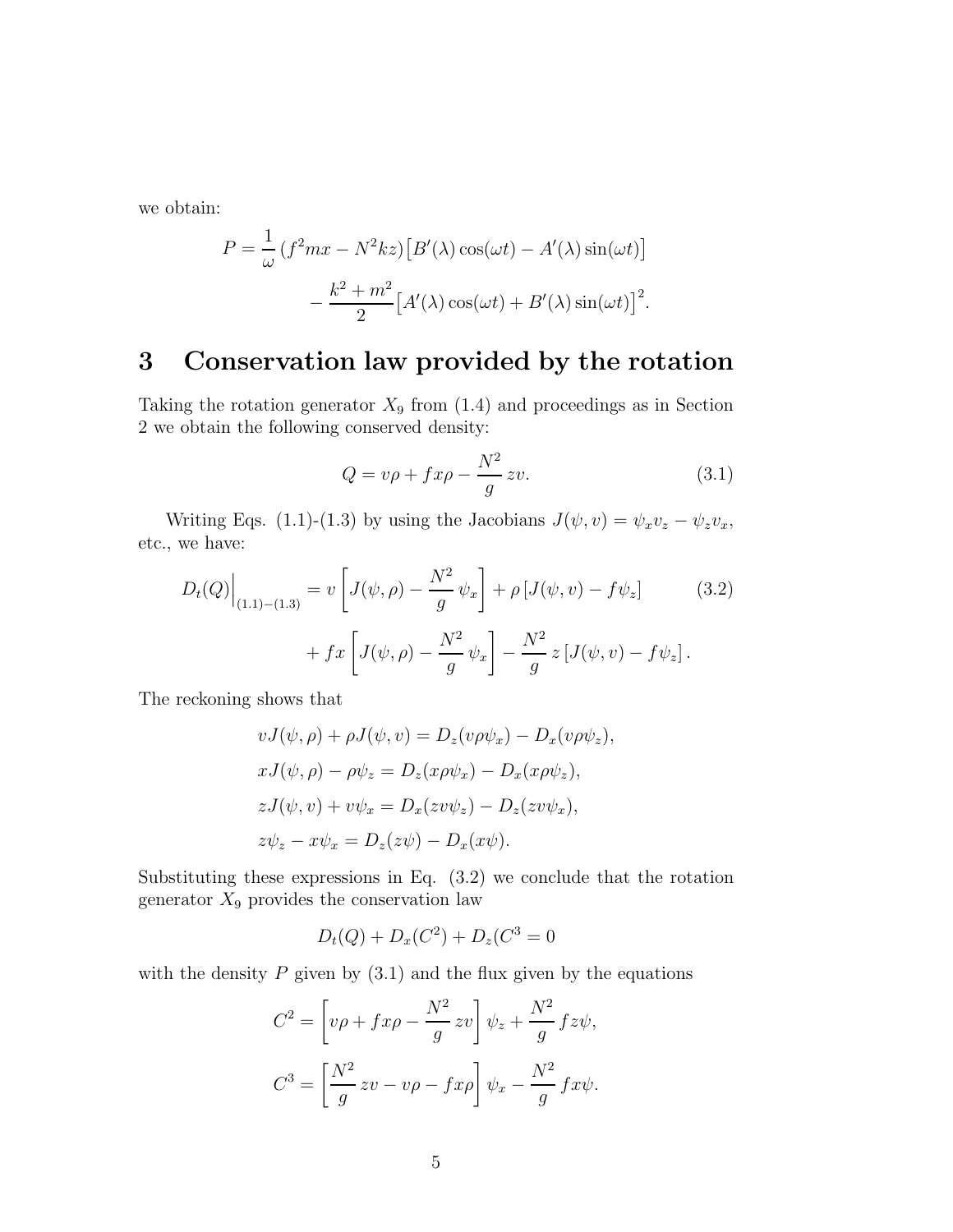## 4 Summary of conservation laws

It has been demonstrated in [2] that the system of nonlinear equations  $(1.1)-(1.3)$  is self-adjoint. This property of the system has been used for deriving local conservation laws applying the method developed in [3] to the infinitesimal symmetries (1.4). Some of the conservation laws associated with these symmetries are *trivial*, i.e. have vanishing densities. But five conservation laws are nontrivial.

The nontrivial conservation laws obtained in [2] and in the present paper are summarized below. For the convenience of the reader, we formulate them both in the integral and differential forms.

#### 4.1 Conservation laws in integral form

$$
\frac{d}{dt} \int \int v \, dx dz = 0. \tag{4.1}
$$

$$
\frac{d}{dt} \int \int \rho \, dx dz = 0. \tag{4.2}
$$

$$
\frac{d}{dt} \int \int \left[ v^2 + \frac{g^2}{N^2} \rho^2 + |\nabla \psi|^2 \right] dx dz = 0.
$$
 (4.3)

$$
\frac{d}{dt} \int \int \left[ f x v - g z \rho - \frac{1}{2} |\nabla \psi|^2 \right] dx dz = 0.
$$
 (4.4)

$$
\frac{d}{dt} \int \int \left[ v\rho + fx\rho - \frac{N^2}{g} zv \right] dx dz = 0.
$$
\n(4.5)

#### 4.2 Conservation laws in differential form

$$
D_t(v) + D_x(v\psi_z) + D_z(f\psi - v\psi_x) = 0.
$$
 (4.1')

$$
D_t(\rho) + D_x \left( \frac{N^2}{g} \psi + \rho \psi_z \right) + D_z(-\rho \psi_x) = 0.
$$
 (4.2')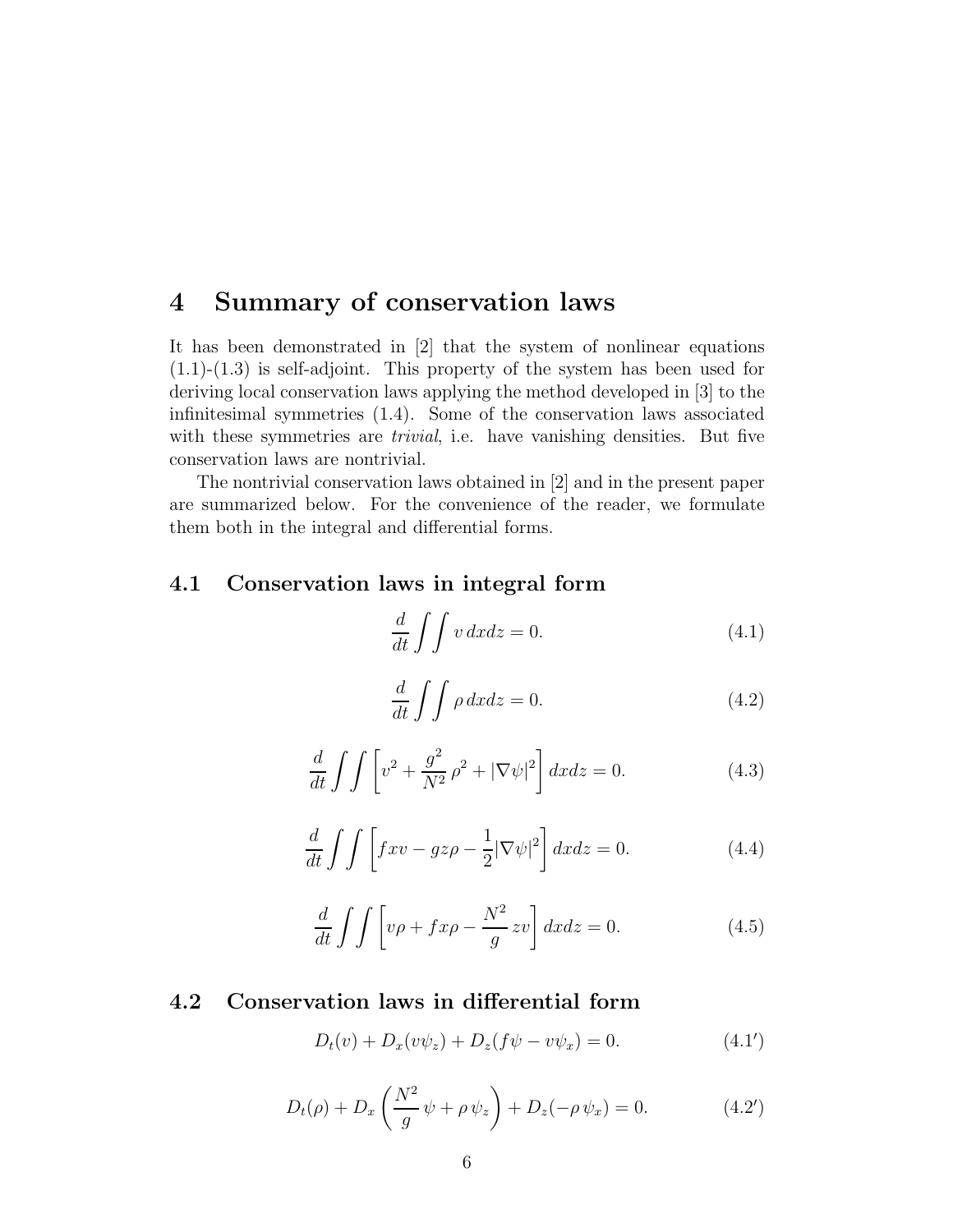$$
D_{t}\left(v^{2} + \frac{g^{2}}{N^{2}}\rho^{2} + |\nabla\psi|^{2}\right) + D_{x}\left(2g\rho\psi + v^{2}\psi_{z} + \frac{g^{2}}{N^{2}}\rho^{2}\psi_{z} - 2\psi\psi_{xt} + \psi^{2}\Delta\psi_{z}\right) + D_{z}\left(2f v\psi - v^{2}\psi_{x} - \frac{g^{2}}{N^{2}}\rho^{2}\psi_{x} - 2\psi\psi_{zt} - \psi^{2}\Delta\psi_{x}\right) = 0.
$$
 (4.3')

$$
D_t \left(fxv - gz\rho - \frac{1}{2}|\nabla\psi|^2\right)
$$
  
+ 
$$
D_x \left(-N^2z\psi - fx\psi v_z + gz\psi \rho_z + \psi\psi_{xt} - \frac{1}{2}\psi^2 \Delta\psi_z\right)
$$
  
+ 
$$
D_z \left(f^2x\psi + fx\psi v_x - gz\psi \rho_x + \psi\psi_{zt} + \frac{1}{2}\psi^2 \Delta\psi_x\right) = 0.
$$
 (4.4')

$$
D_t \left( v\rho + fx\rho - \frac{N^2}{g} zv \right)
$$
  
+ 
$$
D_x \left( \left[ v\rho + fx\rho - \frac{N^2}{g} zv \right] \psi_z + \frac{N^2}{g} fz\psi \right)
$$
  
+ 
$$
D_z \left( \left[ \frac{N^2}{g} zv - v\rho - fx\rho \right] \psi_x - \frac{N^2}{g} fx\psi \right) = 0.
$$
 (4.5')

The conservation law (4.3) defines the energy of the system. It seems that the conservation laws (4.4) and (4.5), unlike (4.3), do not have direct analogies in mechanics and should be investigated from point of view of their physical significance.

22 April 2009